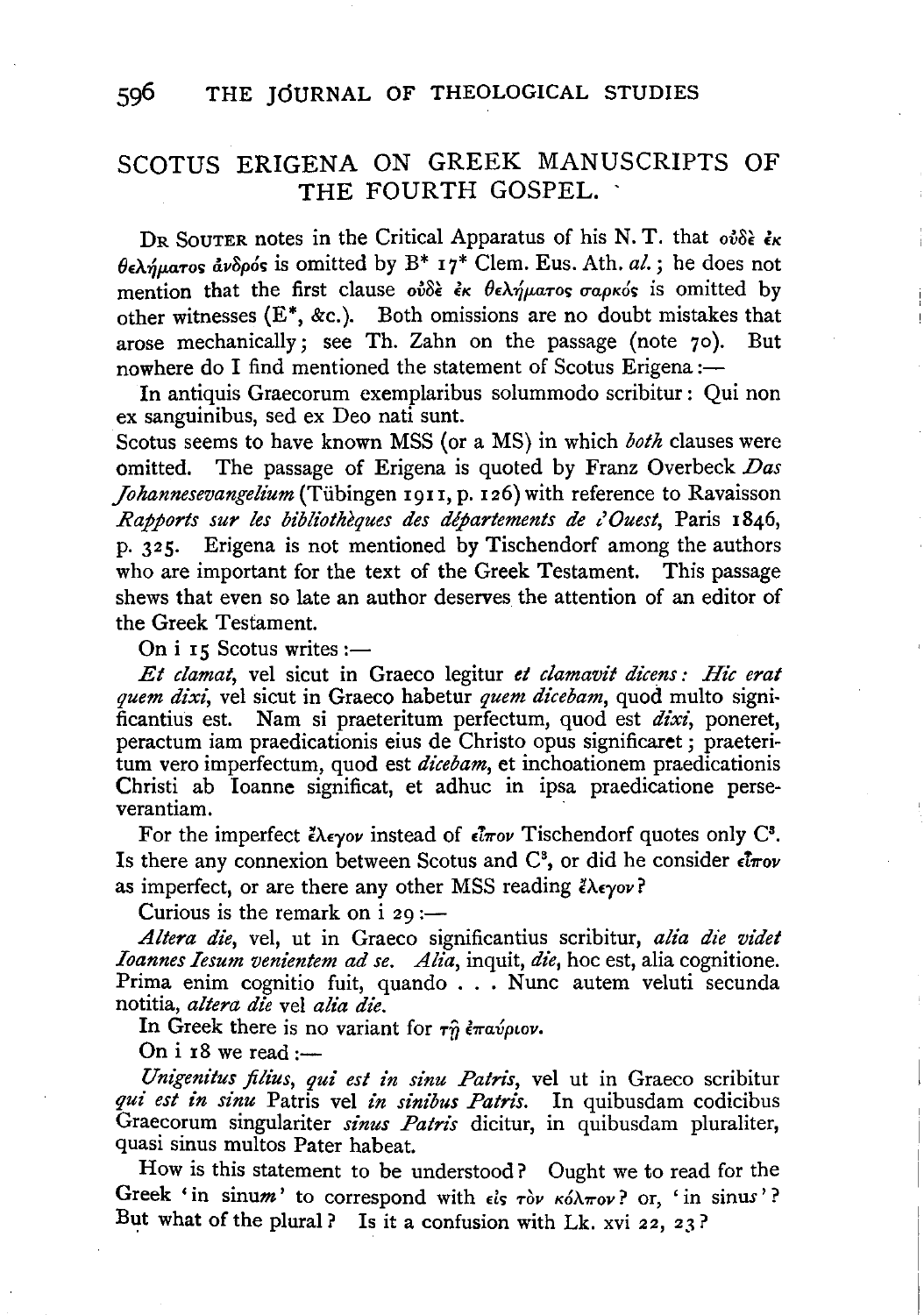On iii 3 Scotus calls attention to the difference of *' denuo* et άνωθεν hoc est *desursum'*; on iii 13 he says that 'ascendit' might be present or perfect, 'sed in Graeco non est ambiguum.'

On iii  $27:$ 

nisi fuerit ei datum de caelo. In quibusdam codicibus Graecorum legitur *nisifuerit ei datum desursum de caelo.* 

For this  $\frac{d}{dx}$  $\theta$ ev Tischendorf quotes only 13, 69, 129; Wettstein adds the Armenian version. Codex 69 is the famous codex of Leicester, of the origin of which Dr Rendel Harris treated in 1887. Have we here a trace of one of its ancestors?

EB. NESTLE.

## RECENT DISCOVERIES IN THE CATACOMB OF S. CALLISTUS.

THAT the opening number of the new *Journal of Roman Studies*  should contain an article on the topic about to be discussed is of good omen for the study of Christian archaeology in England. Our country sends forth few workers in this field, which might well occupy the attention of some of those attracted to Rome by the advantages for study offered by the British School of Archaeology.

The last decade has been fruitful of discovery in the catacombs. Readers of the *Journal* of *Theological Studies* will recollect that excavations in the Catacomb of Priscilla on the Via Salaria have made it possible to determine with some approach to certainty the spot hallowed by tradition as the scene of S. Peter's ministry. The works upon which Miss Barker's article in the *Journal* of *Roman Studies* are based deal with the group of cemeteries lying on or between the Via Appia and Via Ardeatina, and although they do not carry us back to Apostolic times, they throw much fresh light on the history of the third century and its martyrs. Unfortunately, the interpretation of the remains which have been discovered has led to much diversity of opinion and to a bitter and unedifying controversy between the principal writers on the subject, of which as little as possible will here be said.

The 'queen of roads ' and the relatively unimportant highway which led from Rome to Ardea issued from the city by the Porta Capena and Porta Naevia respectively, and when the walls of Autelian were built, the first passed through the new Porta Appia, whilst a small gateway, the Porta Ardeatina, which was blocked in the middle ages and finally destroyed by Sangallo to make room.for his bastion, gave passage to the second. The Via Ardeatina, however, fell into disuse in the Dark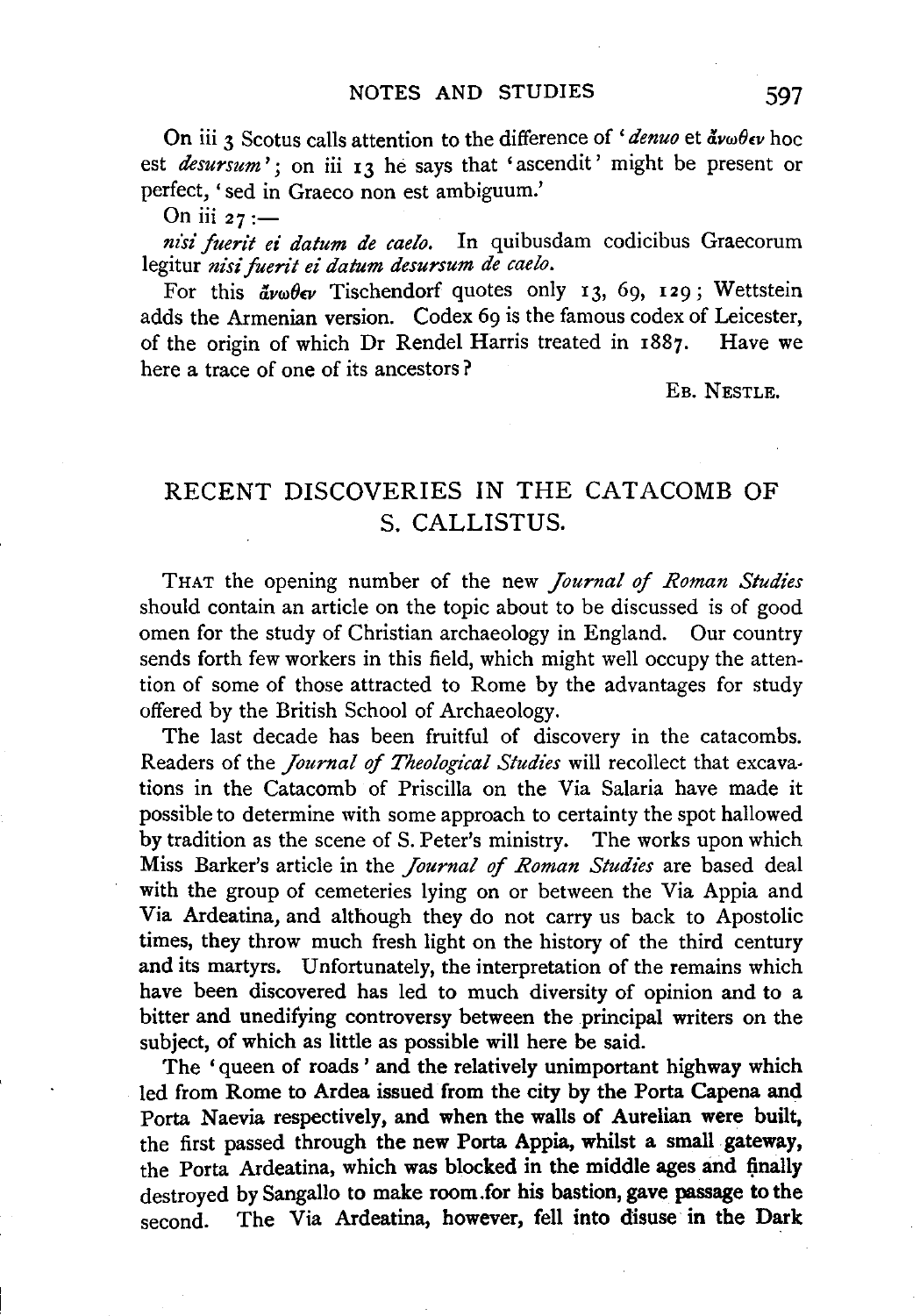Ages, and the name is now commonly applied to the branch-road which leaves the Via Appia close to the chapel of *Domine quo vadis?* and joins the original line of the Via Ardeatina in the neighbourhood of the estate of Tor Marancia, famous both for the discoveries of classical sculpture made in 1827, and also as the site of the Catacomb of Domitilla, the nucleus of which was formed by the burial-place of those members of the Flavian house who embraced Christianity.

In the triangle formed by the Via Appia, the Via Ardeatina (in the modem sense) and the cross-road known as the Via delle Sette Chiese, is a large group of cemeteries to which the name of S. Callistus is popularly attached. These cemeteries were the scene of the great These cemeteries were the scene of the great De Rossi's most famous discoveries, and the three volumes of his *Roma sotterranea* are almost entirely concerned with this region. The continuation of this great work—the publication of which was suspended on the death of De Rossi-has been entrusted to Orazio Marucchi, the indefatigable secretary of the *Commissione di Archeologia sacra,* and a fourth volume, containing the first instalment of a description of the Catacomb of Domitilla, was issued in 1909. But the excavations carried on in 1902-3 and again since 1908 in the so-called Catacomb of S. Callistus have made clear some points which De Rossi was forced to leave in obscurity, and have at the same time raised fresh problems, the solution of which cannot yet be said to have been achieved. Mgr Wilpert, whose work on the paintings of the catacombs is a classic, has summed up the results of the new discoveries in what he announces as the first of a series of essays supplementary to *Roma sotferranea* 1 ; but his conclusions differ widely from those of Marucchi, who devotes some sections of his own volume to the controversy, which has been in progress for some years past. The region, in fact, in which the monuments in dispute lie, though not directly adjacent to the Catacomb of Domitilla, is also bordered by the Via Ardeatina, and the itineraries of the Middle Ages, upon the interpretation of which much depends, treat the cemeteries of the Via Appia and Via Ardeatina in close connexion.

The Catacomb of S. Callistus takes its name from the deacon who, as we are told by the author of the  $\Phi\lambda$ .oro $\phi$ *ov*/ $\mu\epsilon$ va,<sup>2</sup> was entrusted by S. Zephyrinus ( $199-217$ ) with the administration of 'the cemetery', and succeeded his patron as Pope (217-222). Neither of these Popes was, however, buried in the 'cemetery of Callistus' properly so-called.<sup>8</sup> Callistus himself, according to the *Liber pontijicalz"s,* found his last resting-place in the *coemeterium Calepodii* on the Via Aurelia, while

<sup>1</sup> Die Papstgräber und die Cäciliengruft, 1909 (Ital. trans. La cripta dei Papi, &c., 1910).<br><sup>2</sup> ix 12 (είς τὸ κοιμητήριον κατέστησεν).

<sup>3</sup> The predecessors of S. Zephyrinus were all buried beside S. Peter in the Vatican.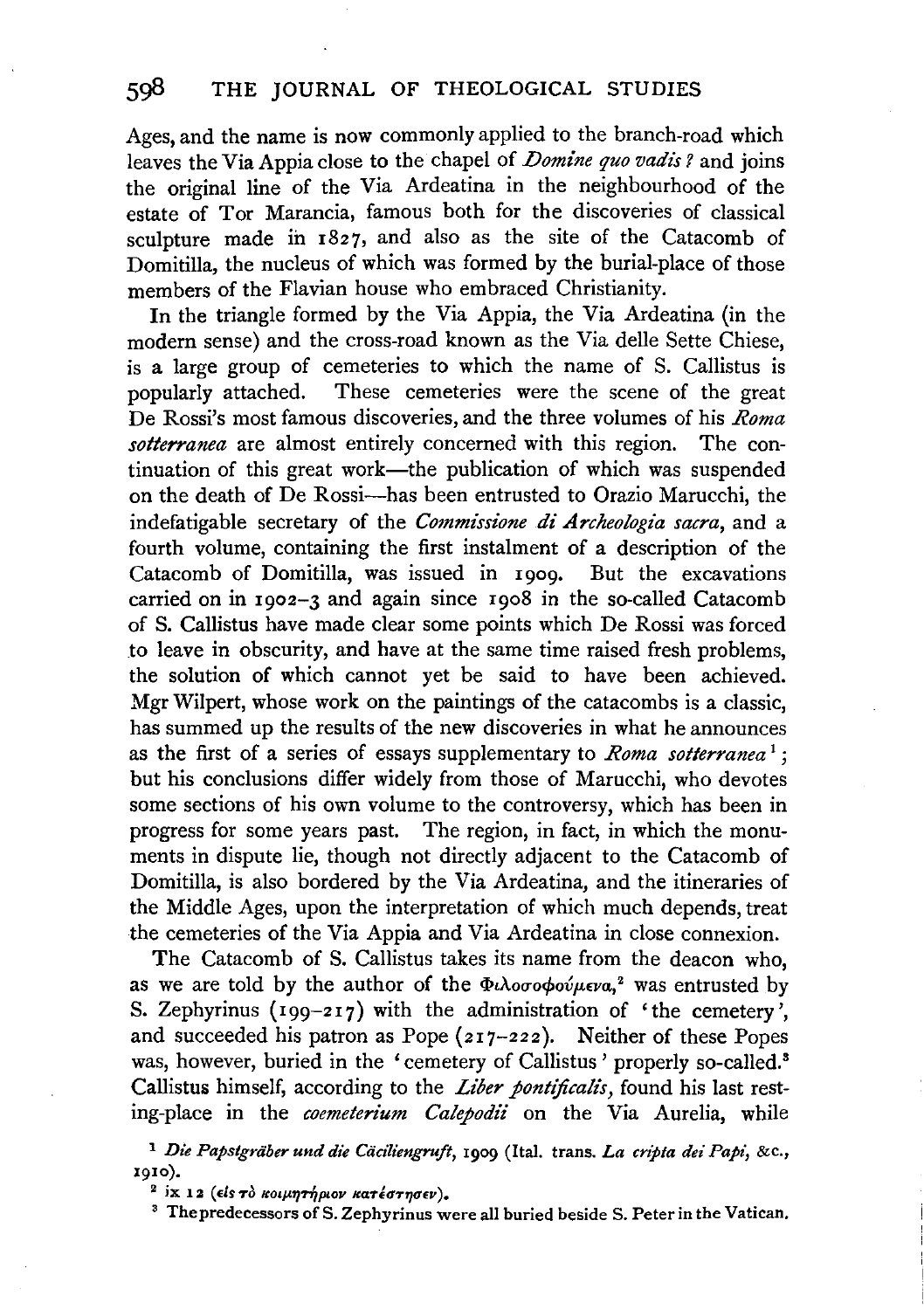Zephyrinus (again according to the *Li'b. pont.)* was buried *in cymiterio suo iuxta cymiterium Calz'sti via Appia.* S. Urban, too (222-230), is stated by the best authorities to have been buried in the cemetery of Praetextatus, which lies to the east of the Via Appia. Of the ten Popes who succeeded him, however, all save one-S. Cornelius, whose burial-place in the *crypta Lucinae* on the Via Appia was discovered by De Rossi in 1849—are said to have been buried *in cymiterio Calisti*; and nearly all, as we shall see, were doubtless laid to rest in the famous Papal crypt which adjoins that of S. Cecilia. The next two Popes, S. Marcellinus ( $206 - 308$ ) and S. Marcellus ( $308 - 9$ ), were buried in the Catacomb of Priscilla; S. Eusebius, however  $(309-311)$ , and S. Miltiades  $(311-314)$  had their tombs in the cemetery of Callistus. The latter was the last of the Popes to be buried in this cemetery ; but we hear that S. Marcus (336-7) built two *basilicae*, in one of which he was buried, and that this was *in cymiterio Balbinae Via Ardeatina,* and also that S. Damasus (366-384), whose poetical epitaphs, inscribed in the unmistakeable characters invented by Furius Dionysius Philocalus, adorned so many tombs of martyrs, likewise erected a *basilica* on the Via Ardeatina, in which he was buried with his mother Laurentia and his sister Irene. All these burial-places, as well as the *basz'lica* on the Via Ardeatina in which the brothers Marcus and Marcellianus, deacons martyred under Diocletian, were buried *sub magno altare,* were visited by the pilgrims for whose benefit the itineraries were written ; and the materials for their identification have been largely increased by recent excavations.

We may take first the discoveries in the Papal crypt itself. To the epitaphs of four<sup>1</sup> Popes-SS. Anteros, Fabianus, Lucius, and Eutychianus -discovered by De Rossi has been added a fifth, that of S. Pontianus, who was exiled to Sardinia by Maximinus Thrax, and died of the illtreatment he received there. The fragments which compose it were found in the crypt of S. Cecilia amidst a mass of rubbish, one of them almost at the bottom of a deep well ; and we see that in the original inscription, as in that of S. Fabianus, who caused the body of S. Pontianus to be brought from Sardinia and buried here, only the name and title  $E\pi i\sigma\kappa(\sigma\bar{\sigma} s)$ , of the Pope were given. At a later date the monogram MP, i.e.  $\mu\acute{a} \rho\tau v\rho$ , was added, as it was also in the epitaph of S. Fabianus. De Rossi explained the addition in the latter case by the supposition that the formal *vindicatio* by which the title of martyr was conferred was postponed owing to the long vacancy which followed the death of Fabianus, and assumed that his successor, S. Cornelius, decreed

<sup>&</sup>lt;sup>1</sup> We do not include that of 'Urbanus', since it is more than doubtful, for palaeographical reasons, whether it belongs to the Pope of that name.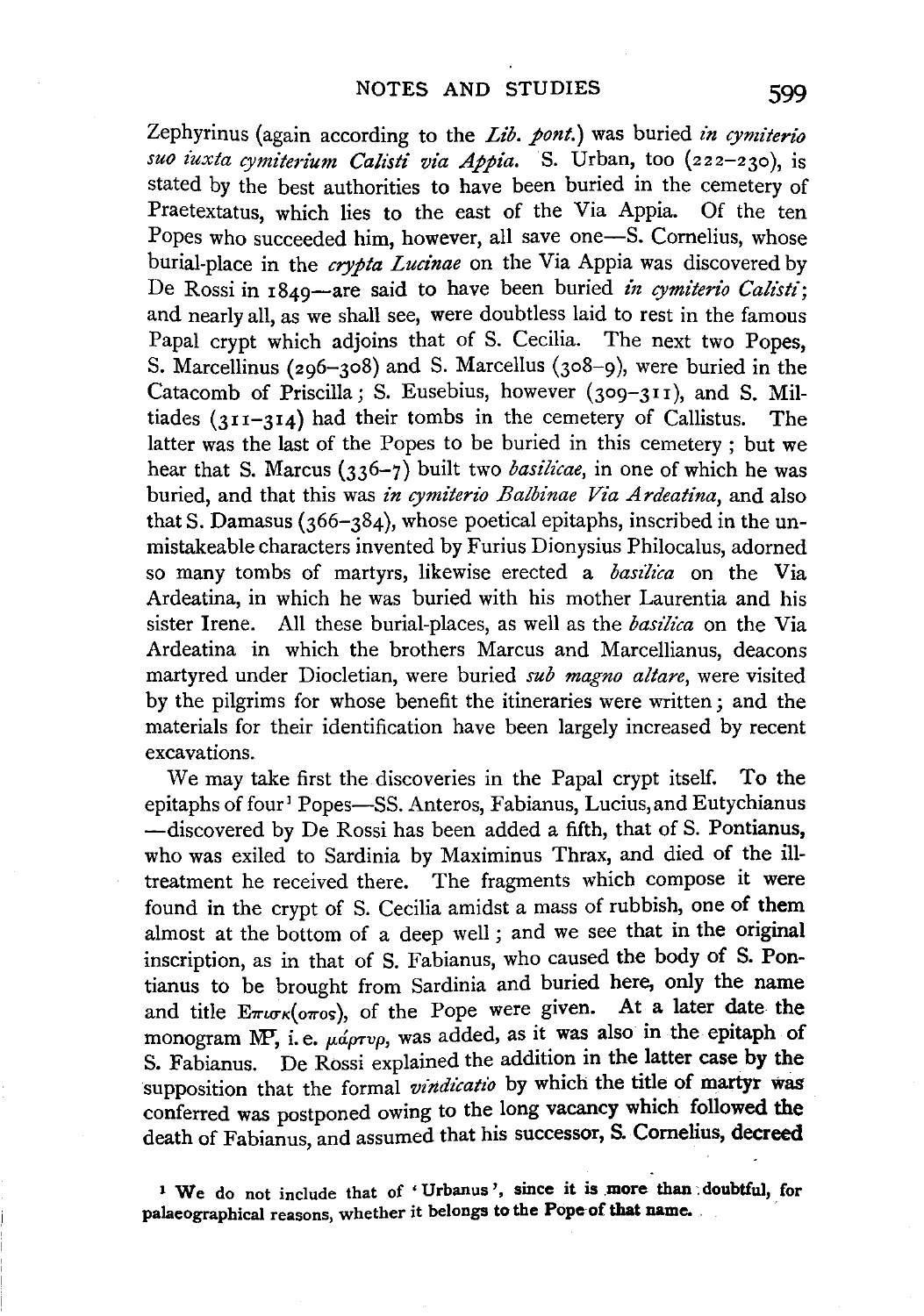the addition of the monogram : but the discovery of the epitaph of s. Pontianus has made this theory impossible, and Wilpert has further shewn that in the epitaph of S. Cornelius himself the word MARTYR is a later addition. It is difficult to say when the title was added, but it is at least an attractive conjecture that S. Sixtus II and his attendant deacons were the first to be so honoured. The fragmentary inscription ... vs MARTYS found by De Rossi in the Catacomb of Praetextatus is generally thought to refer either to Felicissimus or to Agapitus, who were put to death shortly after the Pope himself.

The martyrdom of S. Sixtus has been discussed in a critical spirit by Wilpert, whose opinion finds support in a communication from Mgr Duchesne. The hitherto accepted view, that S. Sixtus was put to death in the Catacomb of Praetextatus, was maintained by De Rossi on very inconclusive grounds. It is true that SS. Felicissimus and Agapitus were buried in that catacomb ; but S. Sixtus himself, as well as the four deacons martyred together with him, who are mentioned in a letter written by S. Cyprian<sup>1</sup> on the receipt of the news at Carthage, were buried in or near the Papal crypt. This is in fact evident from the two inscriptions there set up by S. Damasus. The epitaph of the Pope himself (Ihm 13), of which three small fragments exist, was clearly intended to adorn his tomb, and the line

## *hi'c positus rector caelesti'a z'ussa docebam*

is, to say the least, most naturally interpreted as meaning that S. Sixtus was preaching in the crypt itself when arrested; and the second (Ihm 1 2) which enumerates the saints buried in this region, contains the line hic comites Xysti, portant qui ex hoste tropaea.

Unfortunately the name of S. Sixtus did not occur in the first of these inscriptions, and the *rector* seems to have been in later times identified with S. Stephen, the predecessor of S. Sixtus. This led to almost inextricable confusion in the legendary accounts of these two saints and their martyrdom: but it may be regarded as certain that S. Sixtus was the Pope to whom the place of honour in the Catacomb of Callistus belonged of right. It is the merit of Wilpert to have placed the matter almost beyond reach of doubt by his partial reconstruction of an inscription, of which a number of small fragments have been found at different times,<sup>2</sup> several having been recently identified by Wilpert. The characters belong to the fifth century, but the inscription is clearly copied from one originally composed by S. Damasus-probably by order of Vigilius (537-555), who, as we learn from the well-known inscription found in the Catacomb of SS. Petrus and Marcellinus,<sup>3</sup> did much to repair the

<sup>1</sup>Ep. 82. 2 The fragments identified by De Rossi are given in Ihm 17. 3 De Rossi *lnscr. Crist.* ii I, uo.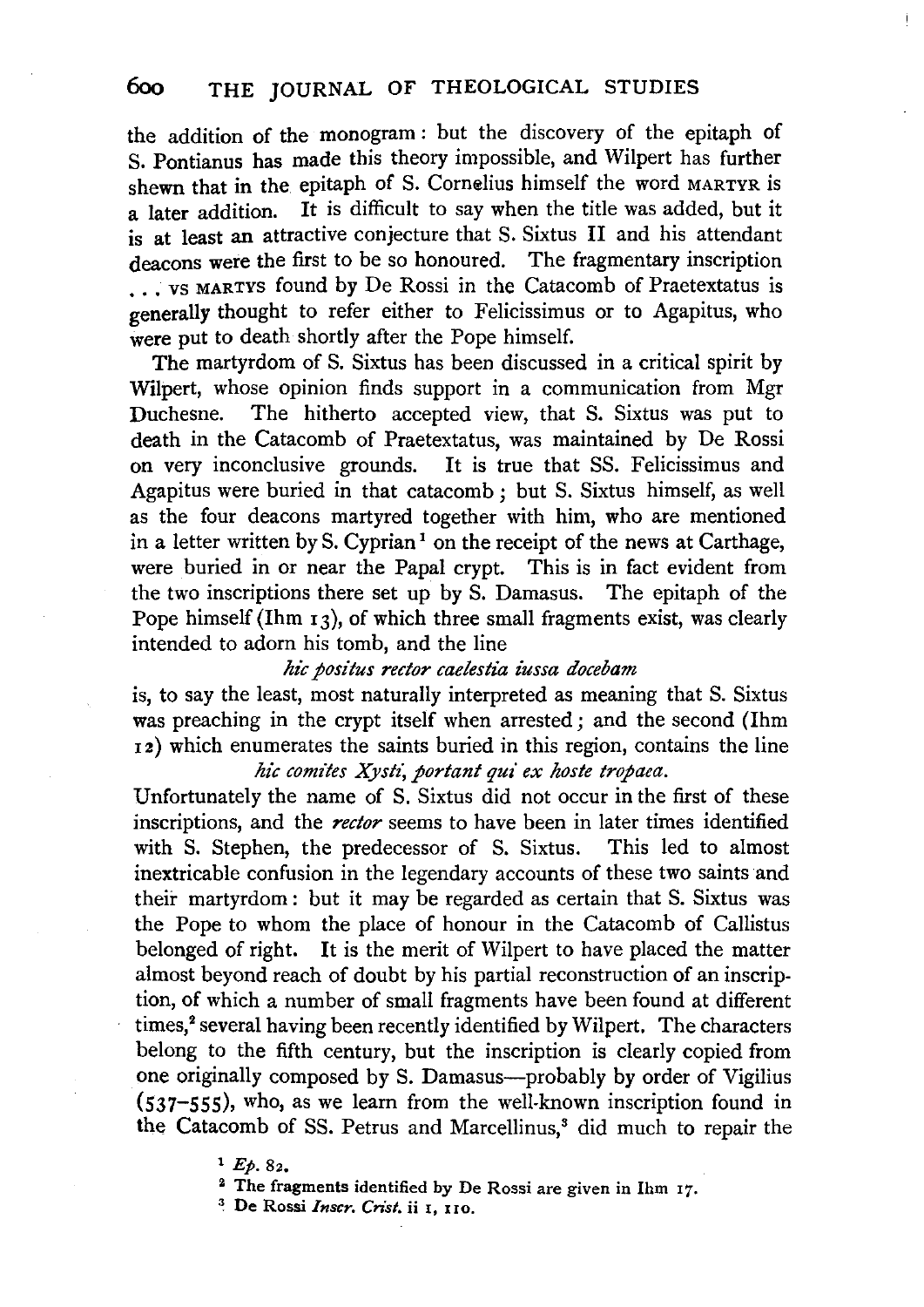damage wrought by the Goths under Vitiges. Although not a single line can be restored with certainty, Wilpert has made out a strong case for reading the beginning of the poem thus

Dum] populi [re]ct[or r]egis p[ra]ecept[a p]rofa[na

Contemnens d]uci[bus missis dat no ]bile corpus,

where *rex* obviously refers to Valerian and *rector* to S. Sixtus. The fragments whose *provenance* is known were found either at the top or the bottom of the stairway by which the catacomb is entered; and it is natural to assume that it marked the spot where S. Sixtus was actually beheaded, which was of course not in the Papal crypt itself where the arrest was made. Now in the neighbourhood of the stairway there is a small triapsidal building conventionally known as the Basilica of SS. Sixtus and Cecilia; and it is tempting to suppose—as Wilpert does-that it marks the site of S. Sixtus's martyrdom. An *oratorium ubi decollatus est S. Xystus* is mentioned in the Itineraries compiled for the use of mediaeval pilgrims; but this was almost certainly on the Via Appia, and much nearer the city than the building mentioned above. It is, however, impossible to discuss Wilpert's view without referring to other discoveries in the neighbouring cemeteries.<sup>1</sup>

In the region to the north of the cemetery of Callistus proper, not far from the fork of the roads, two crypts were excavated some years ago which were evidently of more than ordinary importance. The first, which was once lined with marble and had four marble-cased columns at the corners, contained a number of *formae* and *loculz';* and the epitaph of a *lector* named Alexius, who is described as resting ' with the saints ', supports the view that the crypt was the burial-place of well-known martyrs. Near to it is a second crypt, which likewise had at one time a marble lining, and has been named the Crypt of the Apostles, from the fact that it contained a fourth-century fresco representing our Lord seated in the midst of His disciples. Amongst the *debris* with which the crypt was choked was found a small fragment of the inscription set up by S. Damasus in honour of his mother Laurentia, as was proved by the discovery of an imprint of almost the whole inscription on the cement adhering to a large block of travertine buried in the rubbish accumulated in a neighbouring *cubiculum* a few yards from the Crypt of the Apostles. This *cubiculum* was lighted by a large *lucernarium,* and it is of course possible that the block had fallen from above ; in any

<sup>1</sup> Beneath the Papal crypt there has been discovered a number of galleries, &c., of the third century, excavated in an *arenan'um,* and a vast pile of skeletons arranged in layers with earth between them. It seems probable that they had been removed from earlier tombs in order to make room for those who wished to be buried *ad sanctos.* No doubt it is to such *ossuaria* that the itineraries refer when they speak of ' innumerabilis multitudo martyrum', &c.; in this case they speak of lxxx martyres who rest *deorsum,* i. e. below the crypt of S. Cecilia.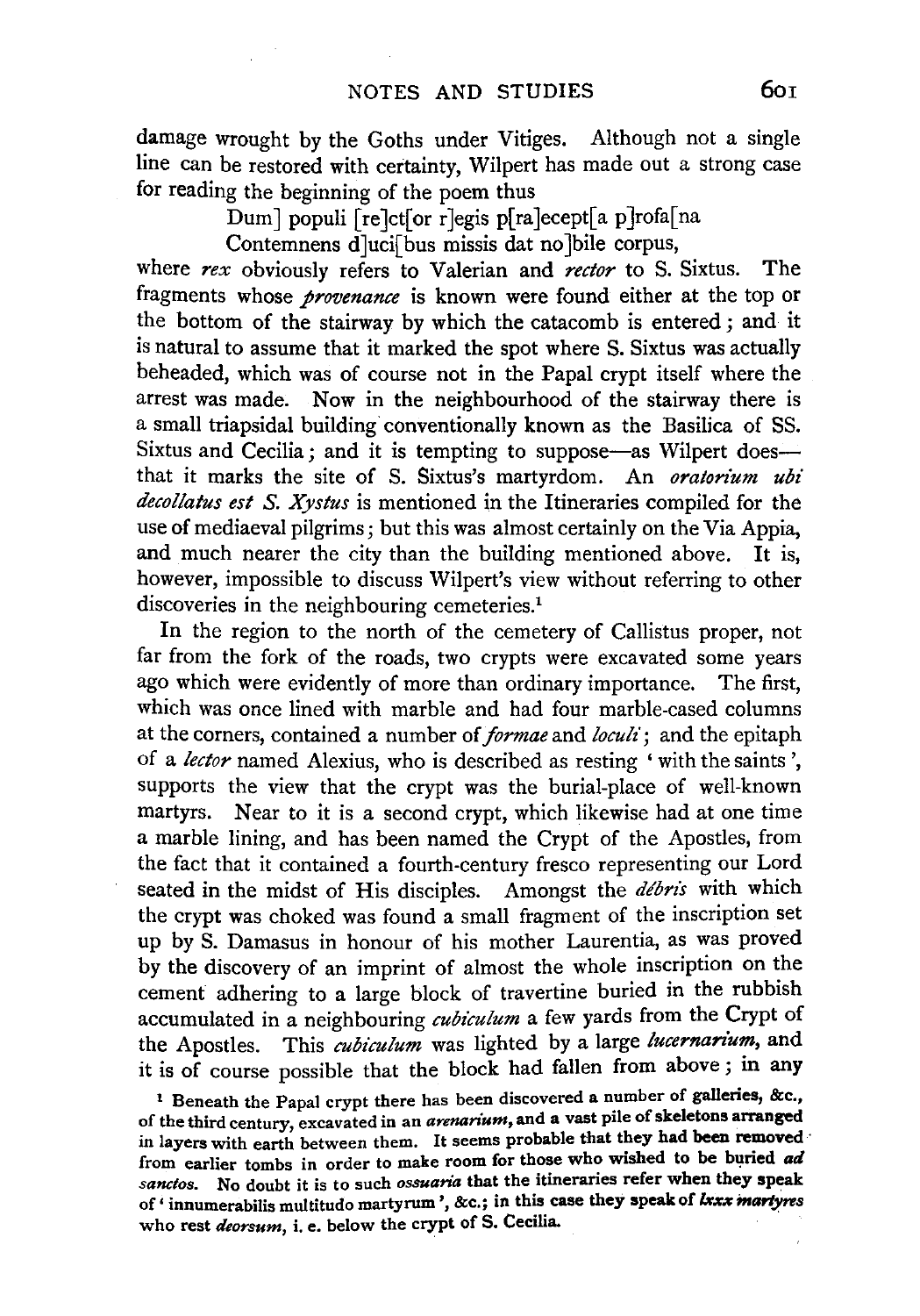case, its original destination must remain uncertain, although, as it shews signs of having been used to support a *cancellus,* it might have come from the Crypt of the Apostles. Naturally enough, it was at once suggested that this crypt was the burial-place of S. Damasus, his mother and his sister, to which the *Lz'ber pontificalis* refers. This is the view held by Wilpert, who would also see in the adjoining Crypt of the Columns the shrine of SS. Marcus and Marcellianus (v. *supra,*  p. 599). The mediaeval itineraries are in close agreement concerning the shrines to be visited on the Via Ardeatina. Nearest to the city lay the church of S. Marcus ( $336-337$ ), then those of S. Damasus and SS. Marcus and Marcellianus, and finally the basilica of S. Petronilla and the tombs of SS. Nereus and Achilleas : these last belonged to the catacomb of Domitilla. The *Index coemeteriorum,* again, distinguishes four *coemeteria* on the Via Ardeatina-the *coemeterium Domitillae Nerei et Ackillez' ad S. Petronillam,* the *coemeterium Balbinae ad S. Marcum*  et Marcellianum, the *coemeterium Basilei ad S. Marcum* and the *coemeterium Damasi.*1 The position of the cemetery of S. Marcus may be regarded as certain. It was not far from the Trappist monastery whose fathers have charge of the Catacomb of Callistus, and the remains of a basilica in this region, discovered in r64o and described by Fonseca in 1745, but now destroyed, were almost certainly those of that erected by the Pope himself. The two crypts above-mentioned are quite close to this spot, but not so near to the Via Ardeatina. But there are serious difficulties in the way of the proposed identifications. The *Liber pontificalis* uses almost exactly the same expression with reference to S. Marcus and S. Damasus-fecit duas basilicas, unam via Ardeatina *ubi requiescit* of the first, *fecit duas basilicas, ... alia(m) via Ardeatina ubi requiescit* of the second—and as it is undoubted that the second *basilica* was in each case a church above ground, it seems more than unlikely that such a small crypt as that of the Apostles would receive the same designation. Moreover, as the inscriptions found in the adjacent passages shew, the Crypt of the Apostles was in existence before the pontificate of S. Damasus. As for SS. Marcus and Marcellianus, the *ltinerarium San:Sburiense* distinctly states that their bodies rested *sursum* (i.e. above ground) *sub magno a/tare,* and their Acts tells us that they were originally buried *ad arenas*—' by the sand-pits '—an expression which is inapplicable to the Crypt of the Columns, if this, as Wilpert supposes, was their *first* resting-place. This being so, it seems that judgement should at least be suspended until more thorough excavations have been carried out on the line of the Via Ardeatina.

But the question is further complicated by the existence of two

<sup>&</sup>lt;sup>1</sup> The *Index oleorum* groups the saints of the Via Ardeatina together in a similar order.